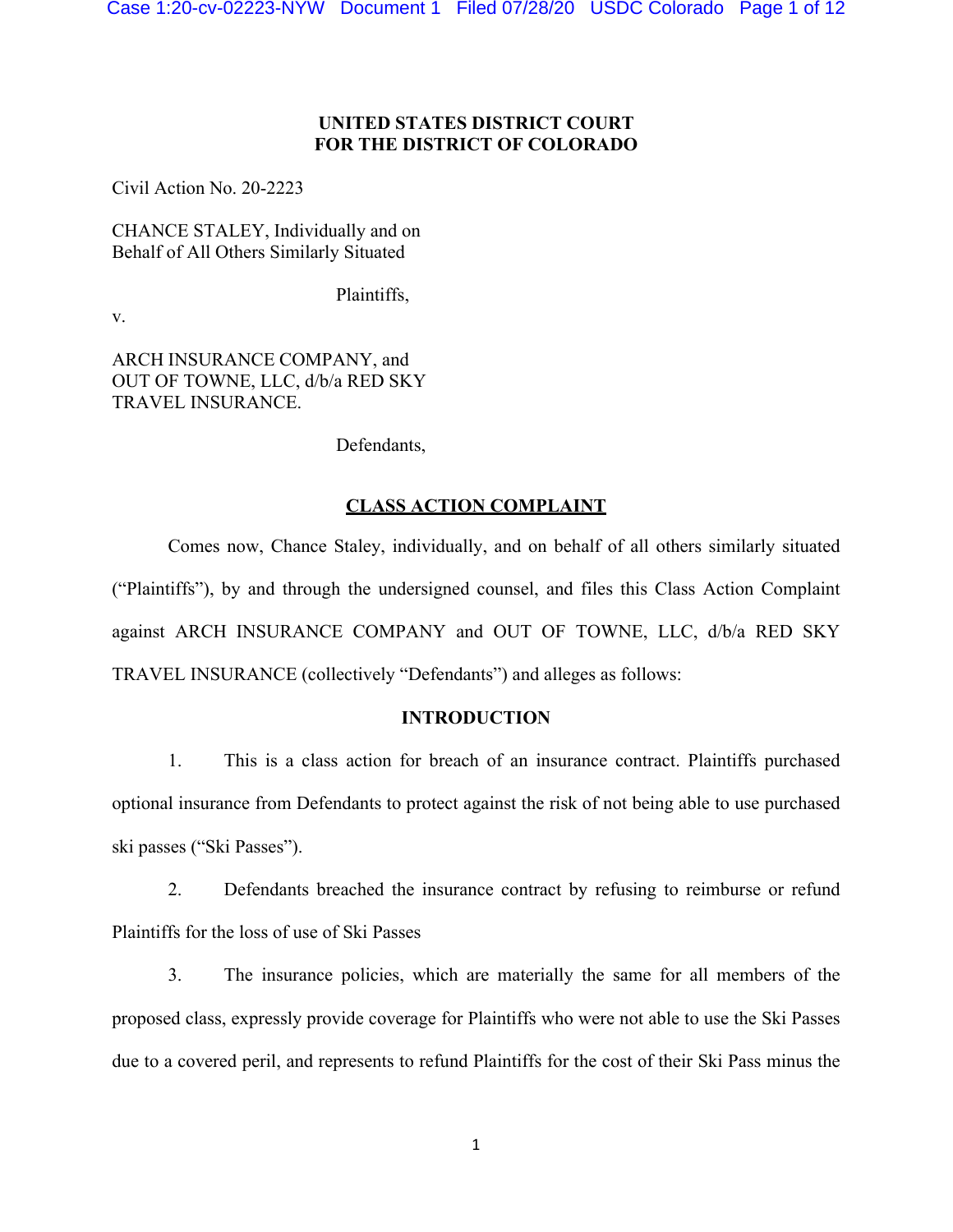applicable daily rate or pro-rata reduction for each day that Plaintiff used their Ski Pass during the 2019/2020 ski season.

4. Defendants are in material breach of the insurance policy by failing to refund Plaintiffs who were unable to use their Ski Passes for reasons related to the COVID-19 pandemic.

5. Defendants have caused material harm to Plaintiffs by improperly failing to make payment.

6. Plaintiff brings this action on behalf of himself and all other similarly situated individuals pursuant to 29 U.S.C. § 216(b). Plaintiffs seek to recover compensatory damages as well as declaratory relief.

#### **PARTIES**

7. Plaintiff Chance Staley is a resident of Lakewood, Colorado located in Arapahoe County.

8. Defendant Arch Insurance Company (d/b/a Arch Insurance Solutions) ("Arch") is a Missouri corporation. As listed in the Sky Pass Preserver policy, its principal place of business 300 Plaza Three, Jersey City, New Jersey, 07311.

9. Defendant Red Sky Travel Insurance ("Red Sky") is an Idaho corporation. Its principal place of business is 6 Juniper Trail, Kitty Hawk, NC 27949 or PO Box 750, Kitty Hawk, NC 27949. Red Sky is an assumed business name for Out of Towne, LLC ("Out of Towne"), a Virginia corporation with its principal place of business listed as PO Box 750, Kitty Hawk, NC 27949.

#### **JURISDICTION AND VENUE**

10. Jurisdiction is proper in this Court pursuant to 28 U.S.C. § 1332(d)(2), because this is a class action in which at least one member of the class is a citizen of a state different from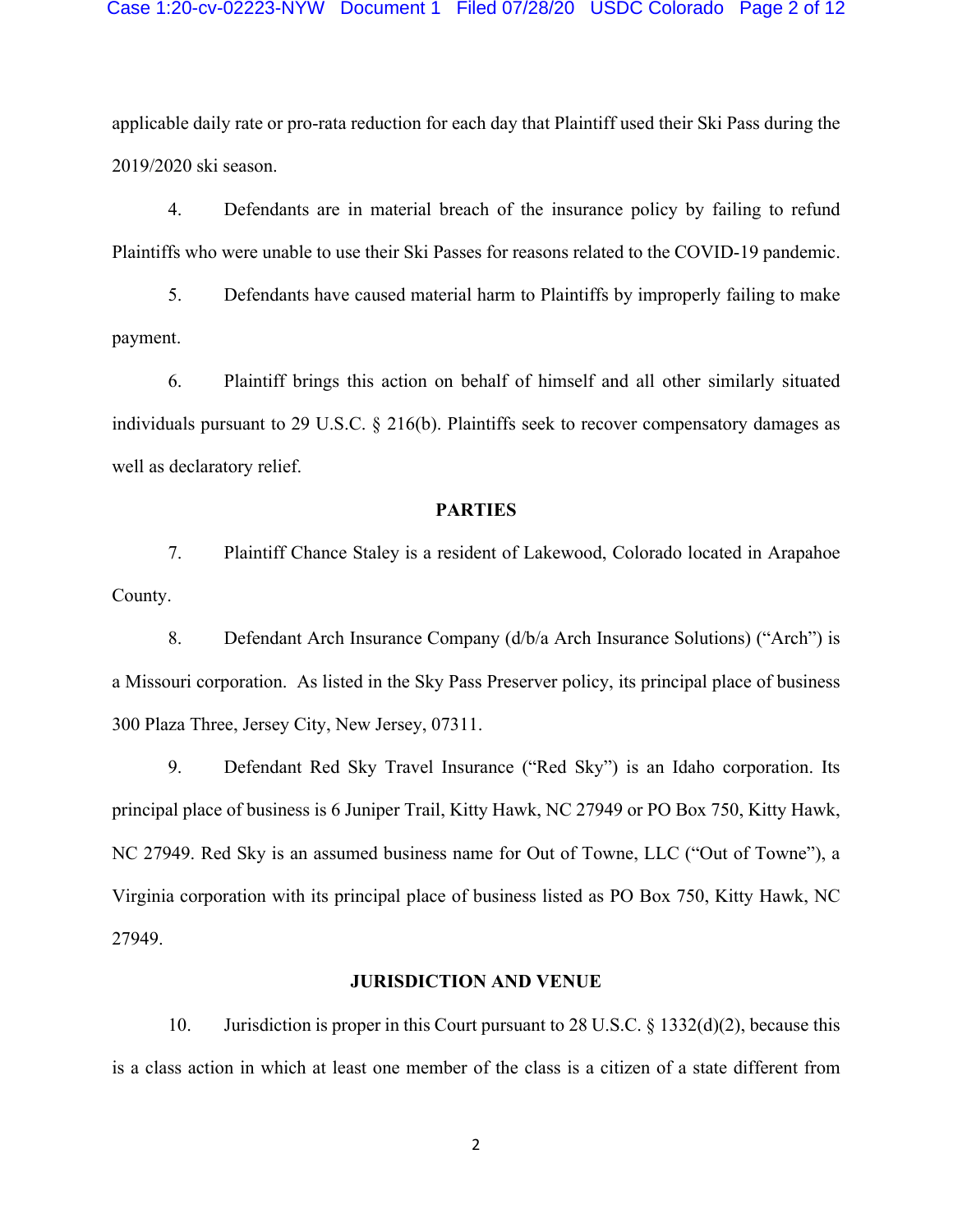Defendants, the amount in controversy exceeds \$5 million exclusive of interest and costs, and the proposed class contains more than 100 members.

11. This Court has personal jurisdiction over Defendants because Defendants conduct substantial business within Colorado such that Defendants have significant, continuous, and pervasive contacts with the State of Colorado.

12. Venue is proper in this District pursuant to 28 U.S.C. § 1391 because Defendants conduct substantial business in this District and a substantial part of the events giving rise to Plaintiffs' claims took place within this District.

### **FACTUAL BACKGROUND**

#### **Introduction**

13. Defendants provide season ski pass insurance coverage whereby it promises its insureds coverage against loss of use of their ski passes.

14. Upon information and belief, Defendants provide this insurance service to customers of Alterra Mountain Company ("Alterra"). Alterra sells "Ikon Passes" promising access to skiing and snowboarding at resorts it owns and operates as well as to iconic "partnership resorts", such as Aspen, which are independently owned and operated. Consumers can purchase annual, weekly, or daily Ikon Passes in advance.

15. To induce customers to purchase these passes in advance, and to mitigate the risk that consumers may be unable to realize the full use of their Ikon Pass for reasons beyond their control, pass insurance was offered to purchasers of Ikon Passes through Defendants. Upon information and belief, thousands of customers purchased optional pass insurance through Defendants.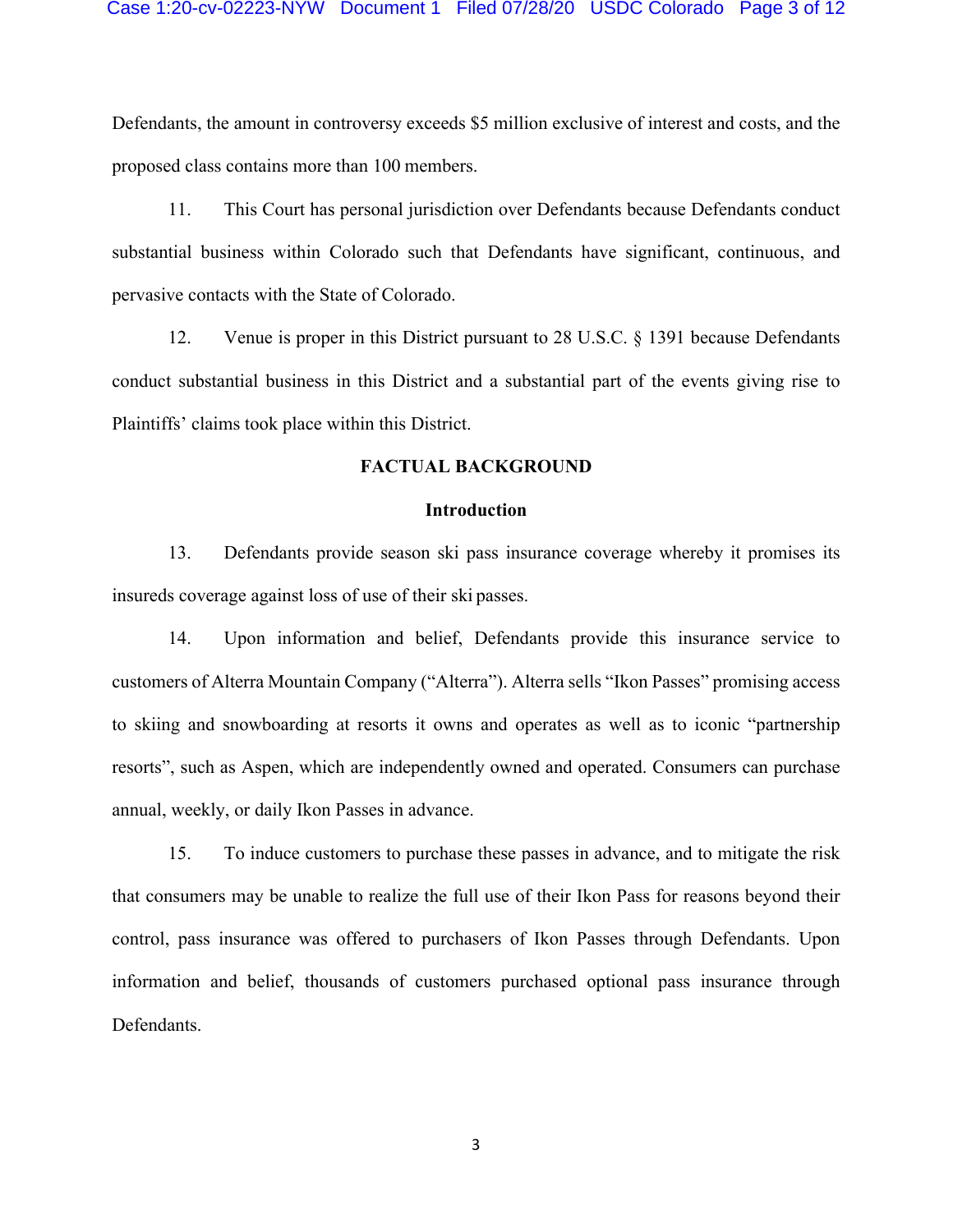# **Plaintiff Purchased Ski Pass Insurance**

16. Class Plaintiff Chance Staley purchased an Ikon Pass and optional Ikon Pass insurance through Defendants. Specifically, Plaintiff signed up for a season pass with the understanding that he would be able to access the resorts from October 2019 through the end of the ski season. To ensure he would be able to get a refund if he was unable to use the pass for reasons outside his control, Mr. Staley opted to pay an additional fee for pass insurance.

17. On March 14, 2020, Alterra announced it was suspending operations and closing its mountain resorts in response to the COVID-19 pandemic beginning on March 15,2020 until "further notice." See the March 14, 2020, "Alterra Mountain Company Closure Announcement."[1](#page-3-0)

18. The Governor of Colorado and the President of the United States (among others) issued various orders, limiting human contact and restricting travel and activities to only those considered essential.[2](#page-3-1) Skiing and snowboarding are considered non-essential activities.

19. As a result of the closures and quarantine related restrictions, Plaintiff wasrestricted from traveling, entering upon, and/or using the facilities of any of the resort properties he would have otherwise been allowed to visit pursuant to his Ski Pass.

20. As set forth in the Policy, Plaintiff is entitled to receive payment from Defendants for the pro-rated cost of his Ikon Pass.

21. In order to adhere to Plaintiff's own obligations under the Policy, Plaintiff timely submitted an insurance claim (Claim # TVLC72515220) to Defendant Red Sky.

22. Nevertheless, Defendant Red Sky denied the claim stating insurance policy does not provide coverage for facility closures. The denial letter does not address quarantine.

23. Plaintiff and other purchasers of Defendants' pass insurance are entitled to coverage

<span id="page-3-0"></span><sup>1</sup> <https://www.alterramtnco.com/news/2020/03/14/alterra-mountain-companyclosure-announcement>

<span id="page-3-1"></span><sup>2</sup> <https://covid19.colorado.gov/stay-home-except-essential-needs>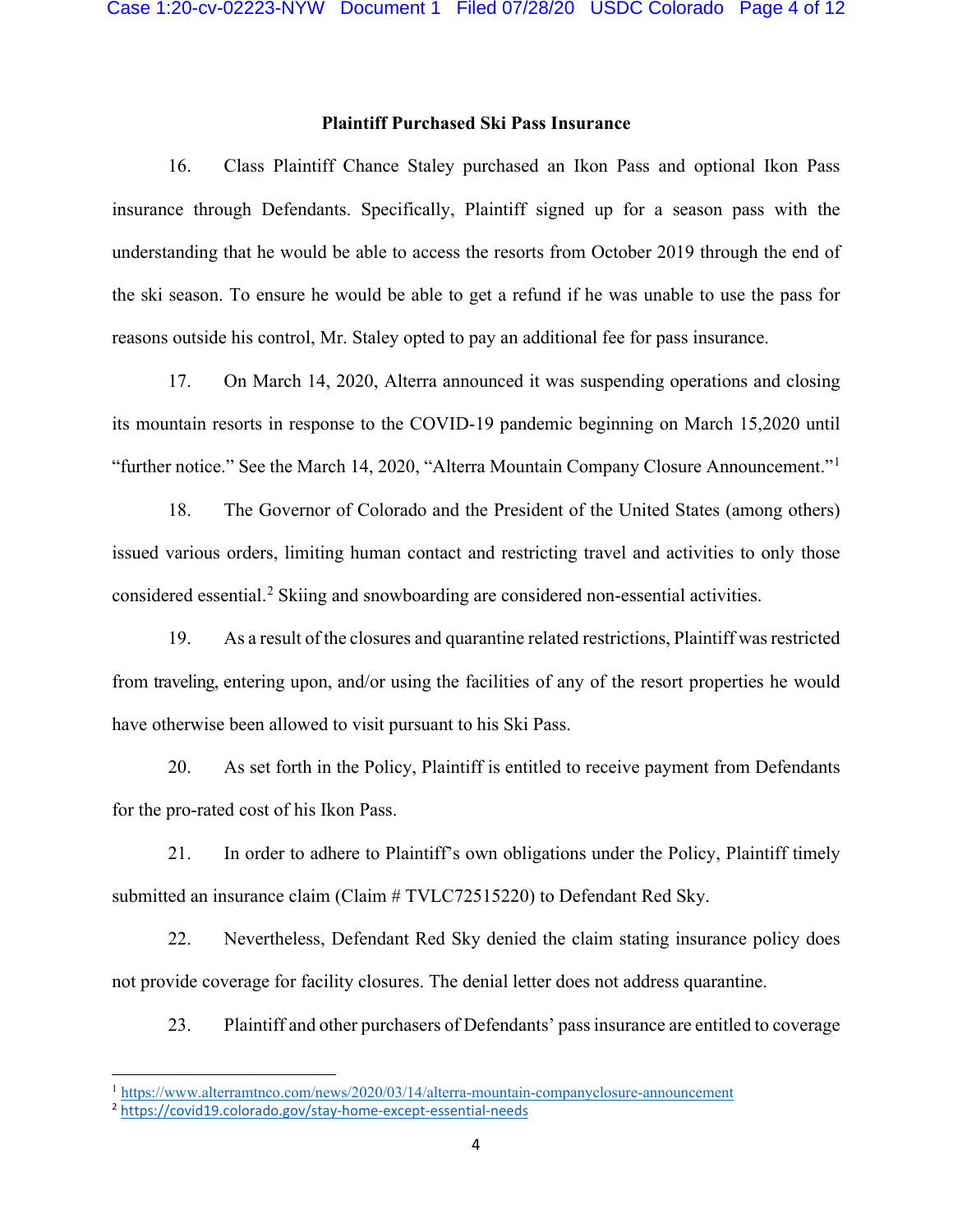as a result of their restriction from resorts due to the COVID-19 pandemic, but Defendants have failed to make payment without just cause or excuse.

#### **The Class Policy**

24. Plaintiffs purchased insurance from Defendants to protect against the risk of not being able to use the Ski Passes. A true and accurate copy of the "Ski Pass Preserver" policy ("Policy") is attached hereto as **Exhibit A** and is incorporated herein by reference.

25. The Policy identifies Defendants as the insurers of the Policy. Defendants are the liable insurers under the Policy.

26. The terms of the Master Policy were not subject to individual negotiation, and upon information and belief are materially the same for all policy owners ("Class Policy").

27. Class Plaintiffs are each owners of a Class Policy, which was in force at the time of the alleged loss.

## **Terms of the Policy**

28. The Policy begins explaining that, "We will pay the benefit providing the largest amount of coverage."

29. The Policy goes on to explain that the Policy provides coverage for "Season Pass Interruption":

### **SEASON PASS INTERRUPTION**

We will reimburse You, up to the Maximum Benefit Amount shown in the Schedule of Benefits, for the pro-rated cost of the remaining portion of the Covered Season Pass purchased, less any refunds received, which You purchased for the Season Pass Coverage Period, when You cancel the Season Pass for one of the following Unforeseen reasons:

- 1. Your or a Family Member's death, which occurs during the Season Pass Period;
- 2. Your or a Family Member's, covered Sickness or Injury which: a) occurs during the Season Pass Coverage Period, b) requires Medical Treatment at the time of interruption; and c) as certified by a Physician, results in medical restrictions so disabling as to prevent Your continued use of the Season Pass; or
- 3. for Other Covered Events;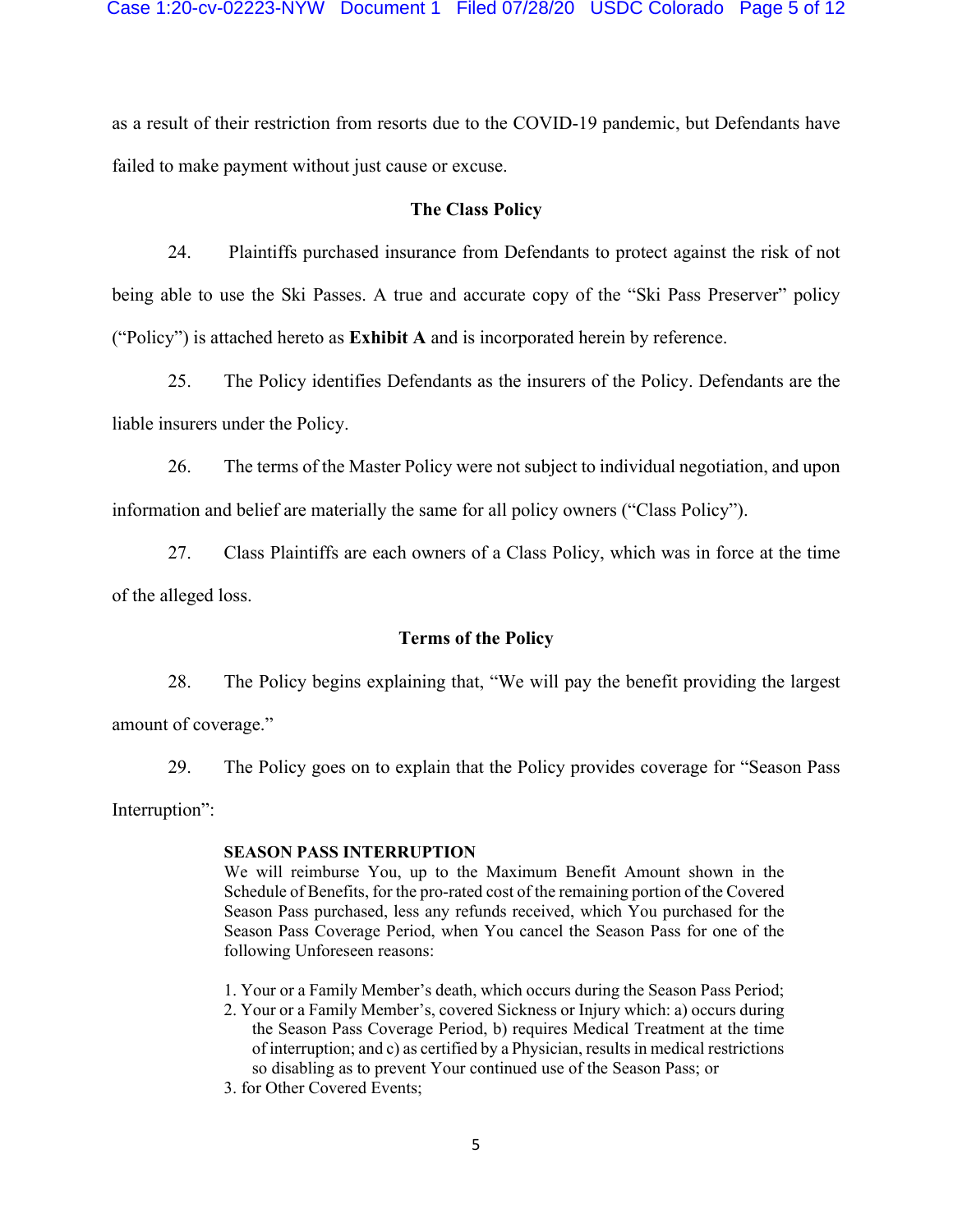provided that any such covered Unforeseen reason occurs while coverage is in effect for You.

Reimbursement will be calculated based on the first day of the Season Pass Coverage Period, regardless of the actual date the Season Pass was purchased.

30. The Policy defines "Unforeseen" as follows:

"**Unforeseen**" means not anticipated or expected and occurring after Your purchase of the Season Pass Cancellation and the Season Pass Interruption coverage.

31. The Policy defines "Maximum Benefit Amount" as follows:

"**Maximum Benefit Amount**" means the maximum amount payable for coverage provided to You as shown in the Schedule of Benefits.

32. The Policy defines the "Season Pass" or "Covered Season Pass" as follows:

"**Season Pass**" or "**Covered Season Pass**" means Your Trails access pass to Ski for multiple days which you have purchased, and for which Season Pass Cancellation coverage or Season Pass Interruption coverage has been elected and premium paid.

33. The Policy defines "Season Pass Coverage Period" as follows:

"**Season Pass Coverage Period**" means the period of time for which Season Pass Cancellation or Season Pass Interruption coverage is elected and the premium paid and for which a Season Pass has been purchased.

34. The Policy states "Other Covered Events" means, in part:

a. You being hijacked, **quarantined**, required to serve on a jury (notice of jury duty must be received after Your Effective Date), served with a court order to appear as a witness in a legal action in which You are not a party (except law enforcement officers)…(emphasis added)

35. The Policy does contain a definition section, but the Policy fails to define

"quarantined." A quarantine is generally defined as "to isolate from normal relations or communication,"[3](#page-5-0) and "a restriction on the movement of people and goods which is intended to prevent the spread of disease or pests. It is often used in connection to disease and illness, preventing the movement of those who may have been exposed to a communicable disease, but do

<span id="page-5-0"></span><sup>3</sup> <https://www.merriam-webster.com/dictionary/quarantine>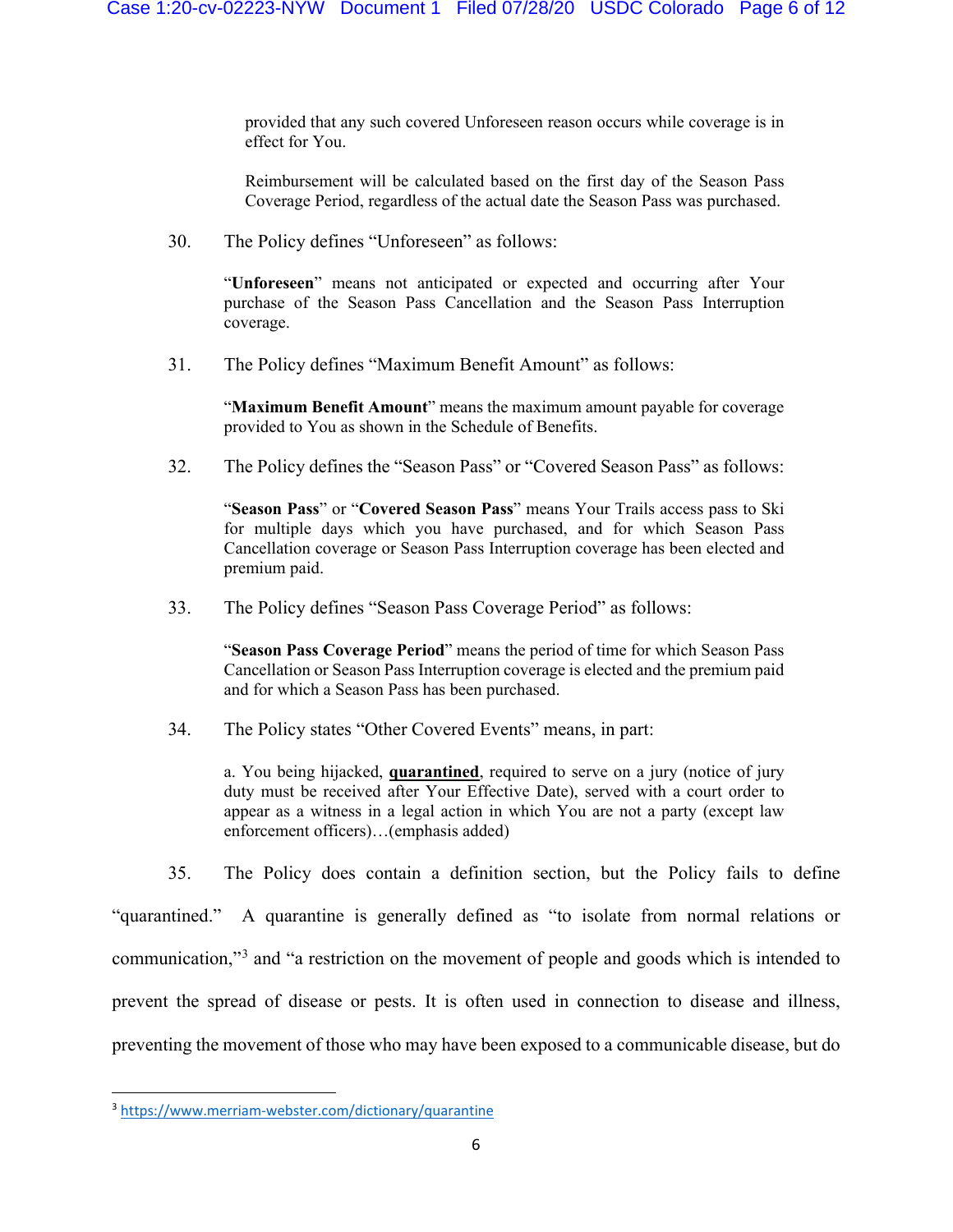not have a confirmed medical diagnosis."[4](#page-6-0)

36. While the Policy contains an exclusion section, the Policy contains no applicable exclusion for viruses, pandemics, or related government orders or actions taken by the resorts, independently or pursuant to such government orders.

# **CLASS ACTION ALLEGATIONS**

37. Pursuant to Federal Rules of Civil Procedure 23(a), 23(b)(1), 23(b)(2), 23(b)(3) and/or 23(c)(4), Plaintiff brings this action on behalf of himself and all others similarly situated, and seeks to represent the following class:

38. All persons who purchased a Ski Pass for the 2019/2020 ski season and purchased optional insurance from Defendants on their Ski Pass but were denied coverage for the loss of use of their passes after the resorts closed in March 15 of 2020 due to no fault of their own.

39. Excluded from the class are Defendants, any entity in which Defendants have a controlling interest, any of the officers, directors, or employees of the Defendants, the legal representatives, heirs, successors, and assigns of the Defendants, anyone employed with Plaintiffs' counsels' firms, any Judge to whom this case is assigned, and his or her immediate family.

40. Plaintiffs' claims satisfy the numerosity, typicality, adequacy, commonality and superiority requirements under Federal Rule of Civil Procedure 23, as set forth more fully herein.

41. The persons who fall within the class number in at least the hundreds and most likely thousands, and thus the numerosity standard is satisfied. Because class members are geographically dispersed across the country, joinder of all class members in a single action is impracticable.

42. Class members are readily ascertainable from information and records in

<span id="page-6-0"></span><sup>4</sup> <https://en.wikipedia.org/wiki/Quarantine>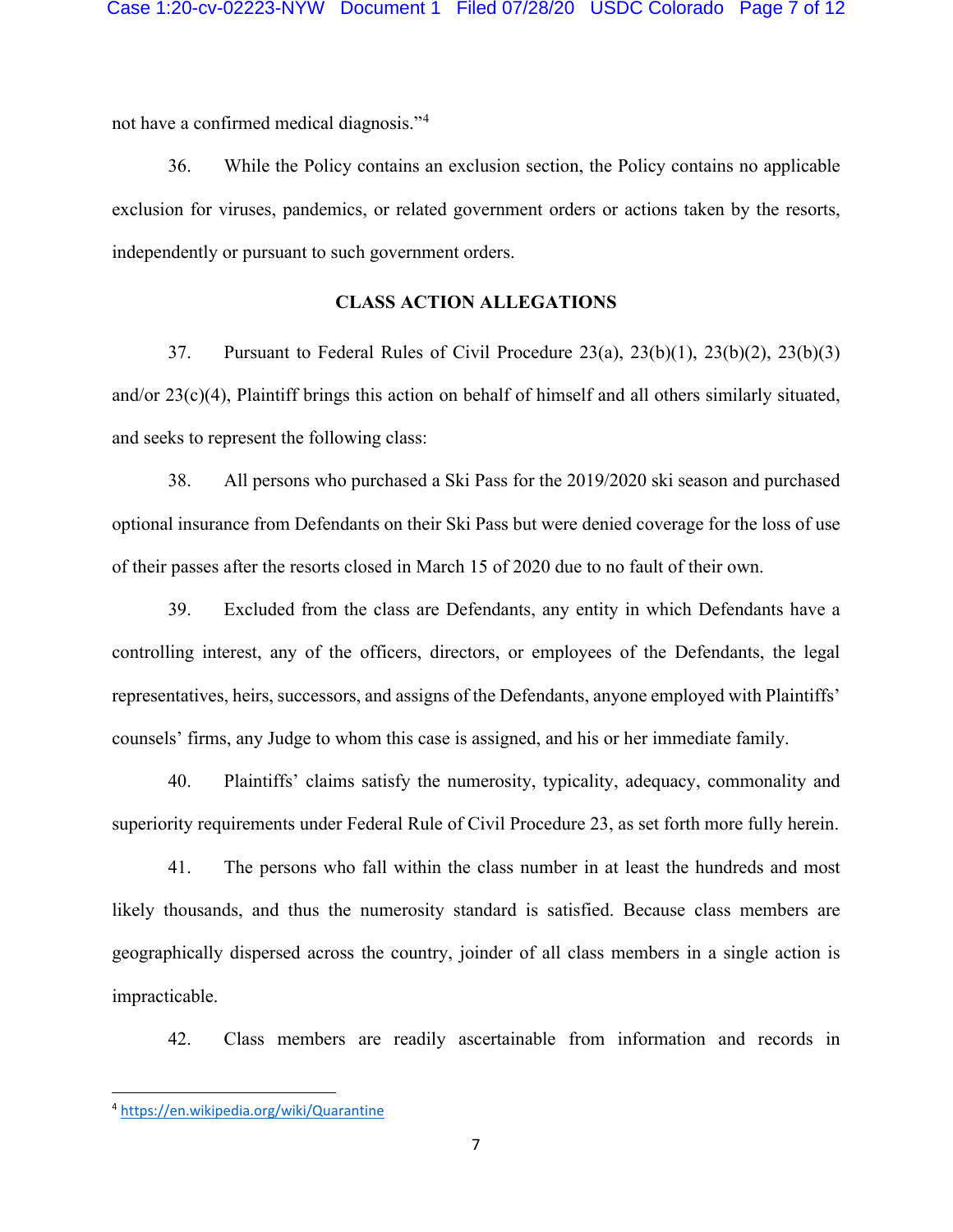Defendants' possession, custody, or control. Notice of this action can readily be provided to the class.

43. There are questions of law and fact common to the claims of Plaintiff and the class that predominate over any questions affecting only individual class members. The questions of law and fact arising from Defendants' actions that are common to the class include, without limitation:

a. Whether the orders and directives from Alterra and other resorts suspending operations and closing resorts, and excluding Ikon Pass holders from those resorts, constituted a covered event, as a "quarantine," under the terms of the Policies;

b. Whether orders and directives from the many governmental and health authorities throughout the United States, which restrained travel and excluded participation in certain activities due to the presence of COVID-19, constituted a covered event, as a "quarantine," under the terms of the Policies;

c. Whether Defendants breached the terms of its Policies with Class members;

d. Whether the Class sustained damages as a result of Defendants' breaches of contract;

e. Whether the Class is entitled to damages, restitution, and/or other equitable relief; and

f. Whether the Class, or a subset of the Class, is entitled to declaratory relief stating the proper construction and/or interpretation of Defendants' Policies.

44. The questions set forth above predominate over any questions affecting only individual persons, and a class action is superior with respect to considerations of consistency, economy, efficiency, fairness, and equity to other available methods for the fair and efficient adjudication of the claims asserted herein.

45. Plaintiff's claims are typical of the claims of the class in that Plaintiff and the class members all purchased Ski Pass insurance policies containing the same or similar terms including,

in particular, what constitutes a Covered Event.

46. Plaintiff will fairly and adequately protect and represent the interests of the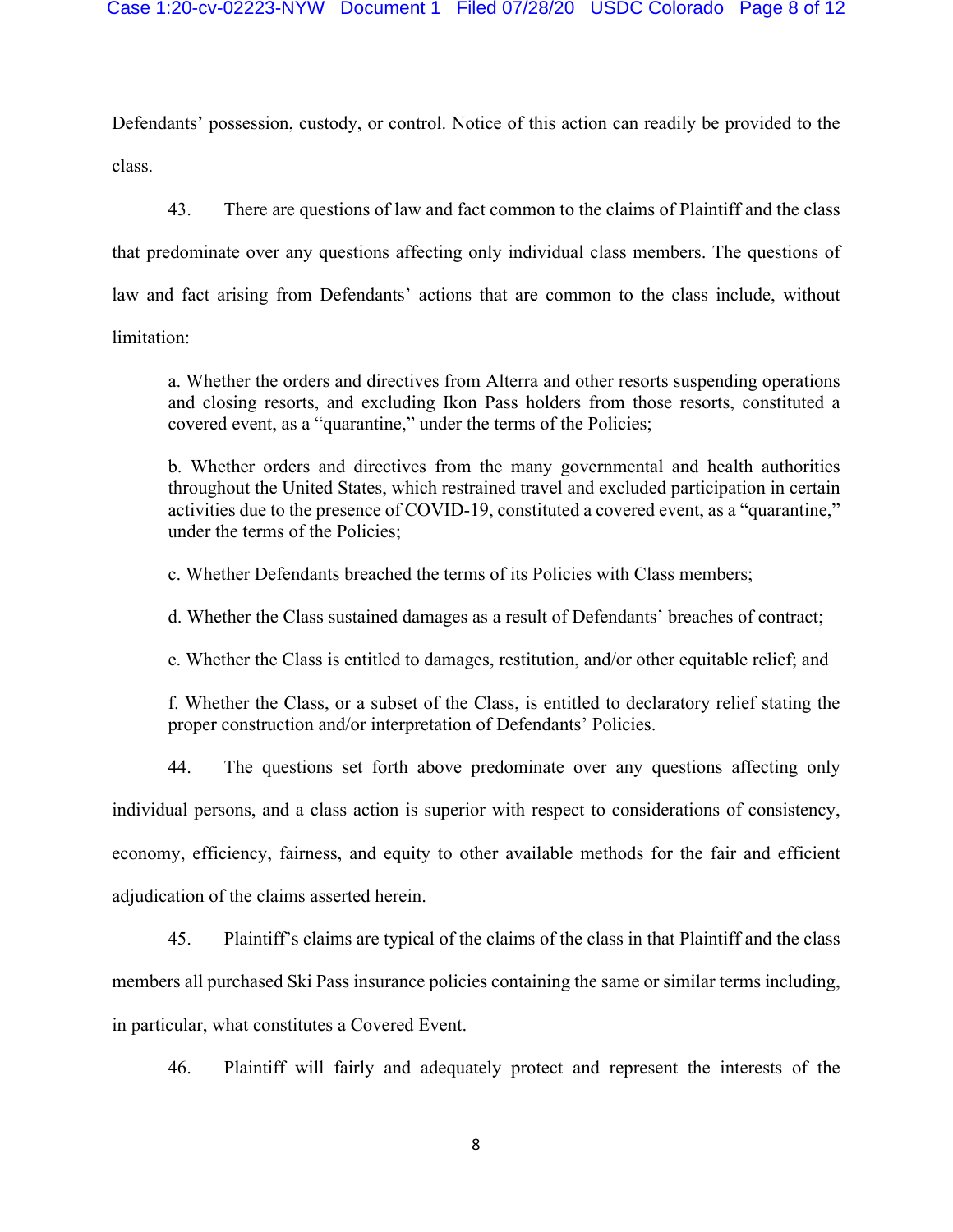#### Case 1:20-cv-02223-NYW Document 1 Filed 07/28/20 USDC Colorado Page 9 of 12

proposed class, because his interests are aligned with, and not antagonistic to, those of the proposed class, and she is represented by counsel who are experienced and competent in the prosecution of class action litigation, and have particular expertise with class action litigation on behalf of purchasers of insurance policies.

47. Maintenance of this action as a class action is a fair and efficient method for adjudicating this controversy. It would be impracticable and undesirable for each member of the class to bring a separate action. Because of the relatively small size of individual class members' claims, absent a class action, most class members would likely find the cost of litigating their claims prohibitively high and would have no effective remedy. In addition, the maintenance of separate actions would place a substantial and unnecessary burden on the courts and could result in inconsistent adjudications, while a single class action can determine, with judicial economy, the rights of all class members.

#### **CAUSES OF ACTION**

#### **Count I: Breach of Contract**

48. The preceding paragraphs  $1 - 47$  are incorporated by reference herein.

49. Plaintiff and the proposed class members purchased Ski Pass insurance from Defendants.

50. The Class Policies are valid and enforceable contracts between the Defendants and Plaintiff and proposed class members.

51. Plaintiff and the proposed class members substantially performed their obligations pursuant to the terms of the Class Policies.

52. Plaintiff and the proposed class members suffered a season pass interruption after a covered event as they are defined under the Class Policies.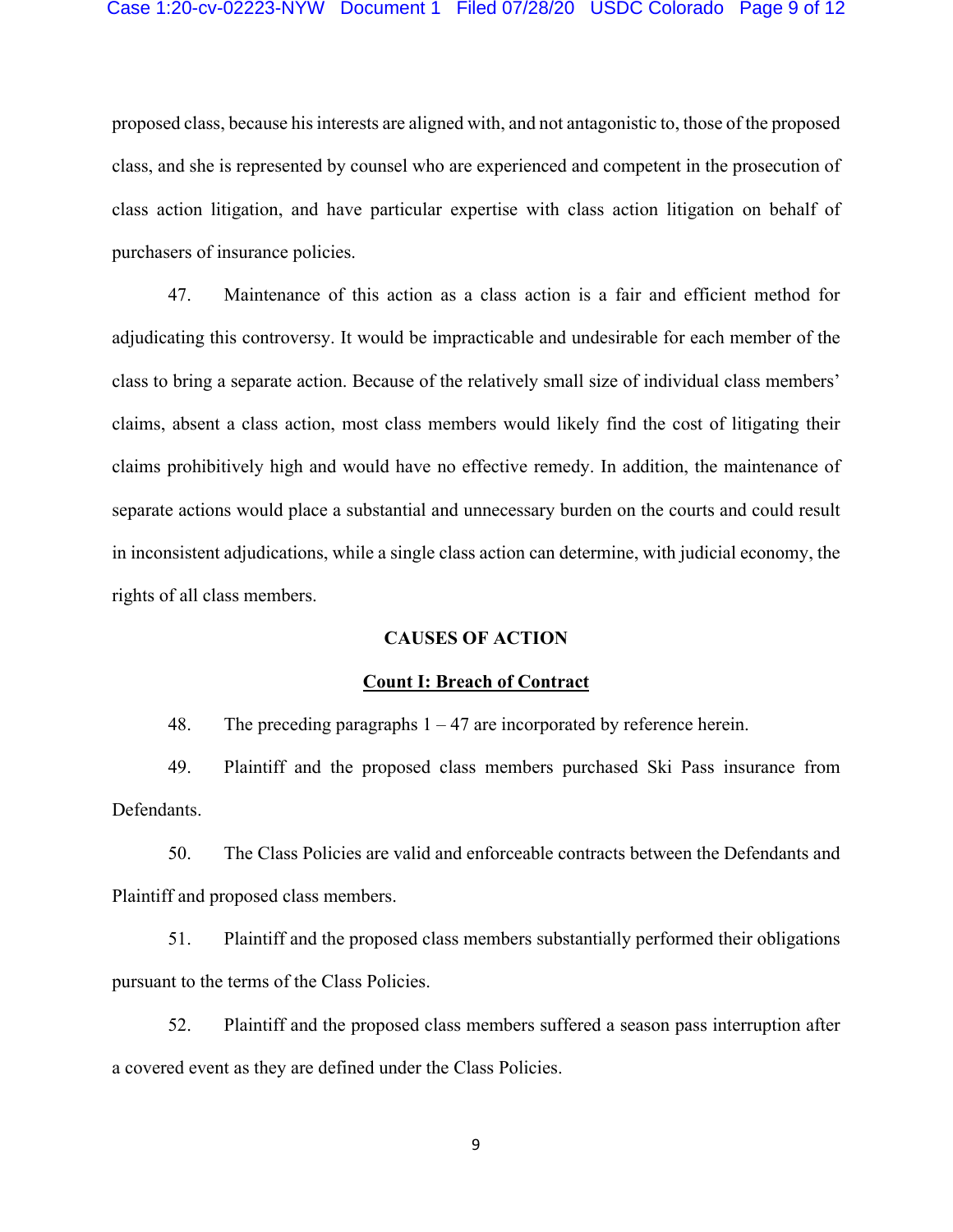53. Defendants failed to compensate Plaintiff and proposed class members for their respective losses as required by the Class Policies.

54. As a direct and proximate result of Defendants' breaches, Plaintiff and the proposed class members have sustained damages that are continuing in nature in an amount to be determined at trial.

## **Count II: Declaratory Relief**

55. The preceding paragraphs  $1 - 54$  are incorporated by reference herein.

56. An actual controversy has arisen and now exists between Plaintiff and the class, on the one hand, and Defendants, on the other, concerning the respective rights and duties of the parties under the Class Policies.

57. Plaintiff and the proposed class members contend that Defendants have breached the Class Policies by failing to timely pay Class Members for their respective losses. Defendants have failed to reimburse each member of the class for the Ski Pass cost minus the applicable prorata reduction for each day (or portion thereof) that the member has used his/her Ski Pass during the Ski/Snowboard season.

58. Plaintiffs, therefore, seek a declaration of the parties' respective rights and duties under the Class Policies and request the Court to declare the aforementioned conduct of Defendants unlawful and in material breach of the Class Policies so that future controversies may be avoided.

# **DEMAND FOR JURY TRIAL**

Plaintiffs hereby demand a trial by jury.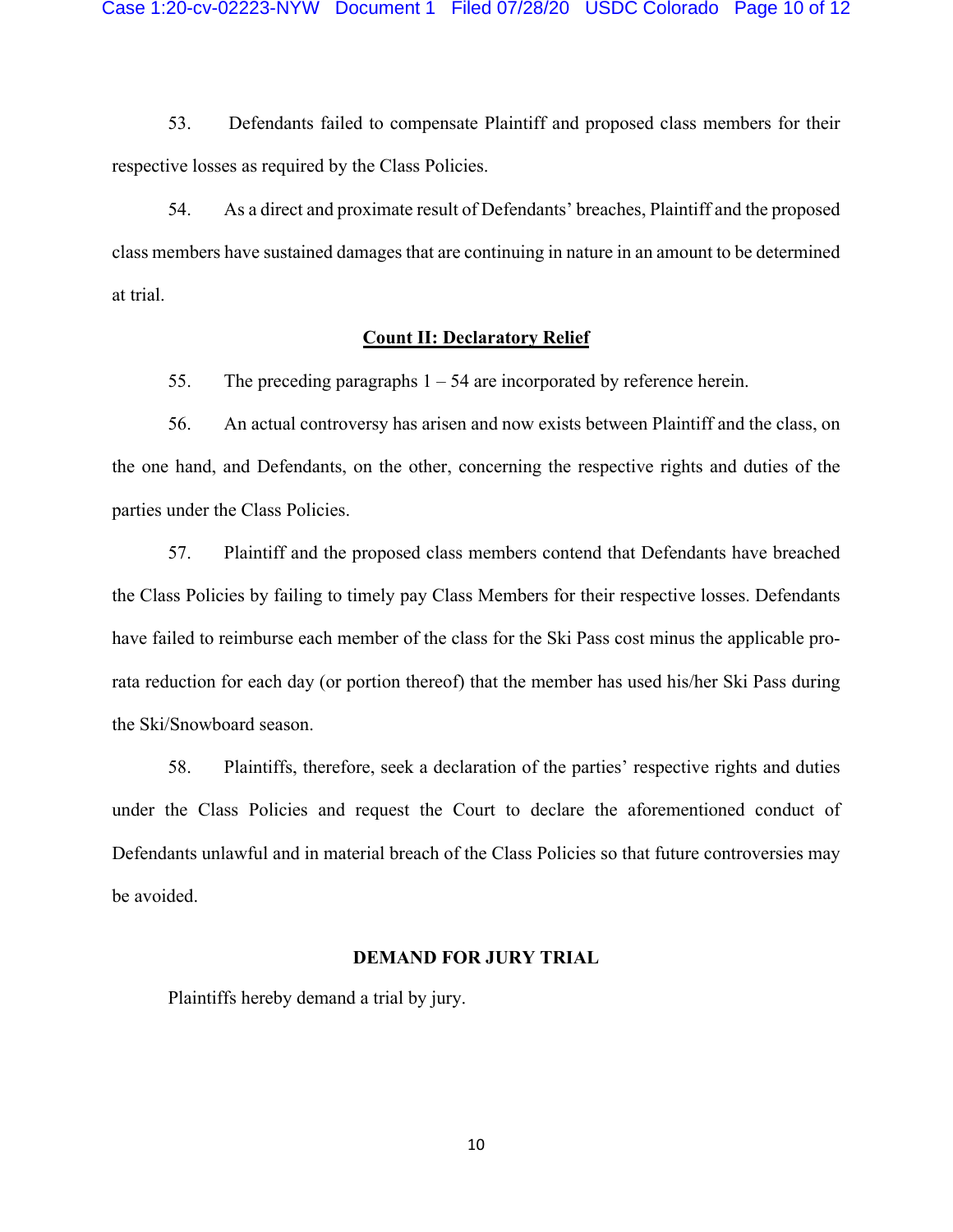# **PRAYER FOR RELIEF**

WHEREFORE, Plaintiff, on behalf of himself and all others similarly situated, requests relief and judgment against Defendants as follows:

- (a) That the Court enter an order certifying the class, appointing Plaintiff as a representative of the class, appointing Plaintiff's counsel as class counsel, and directing that reasonable notice of this action, as provided by Federal Rule of Civil Procedure  $23(c)(2)$ , be given to the class;
- (b) For a judgment against Defendants for the causes of action alleged against them;
- (c) For compensatory damages in an amount to be proven at trial;
- (d) For a declaration that Defendants' conduct as alleged herein is unlawful and in material breach of the Class Policies;
- (e) For pre-judgment and post-judgment interest at the maximum rate permitted by law;
- (f) For Plaintiffs' attorney's fees;
- (g) For Plaintiffs' costs incurred; and
- (h) For such other relief in law or equity as the Court deems just and proper.